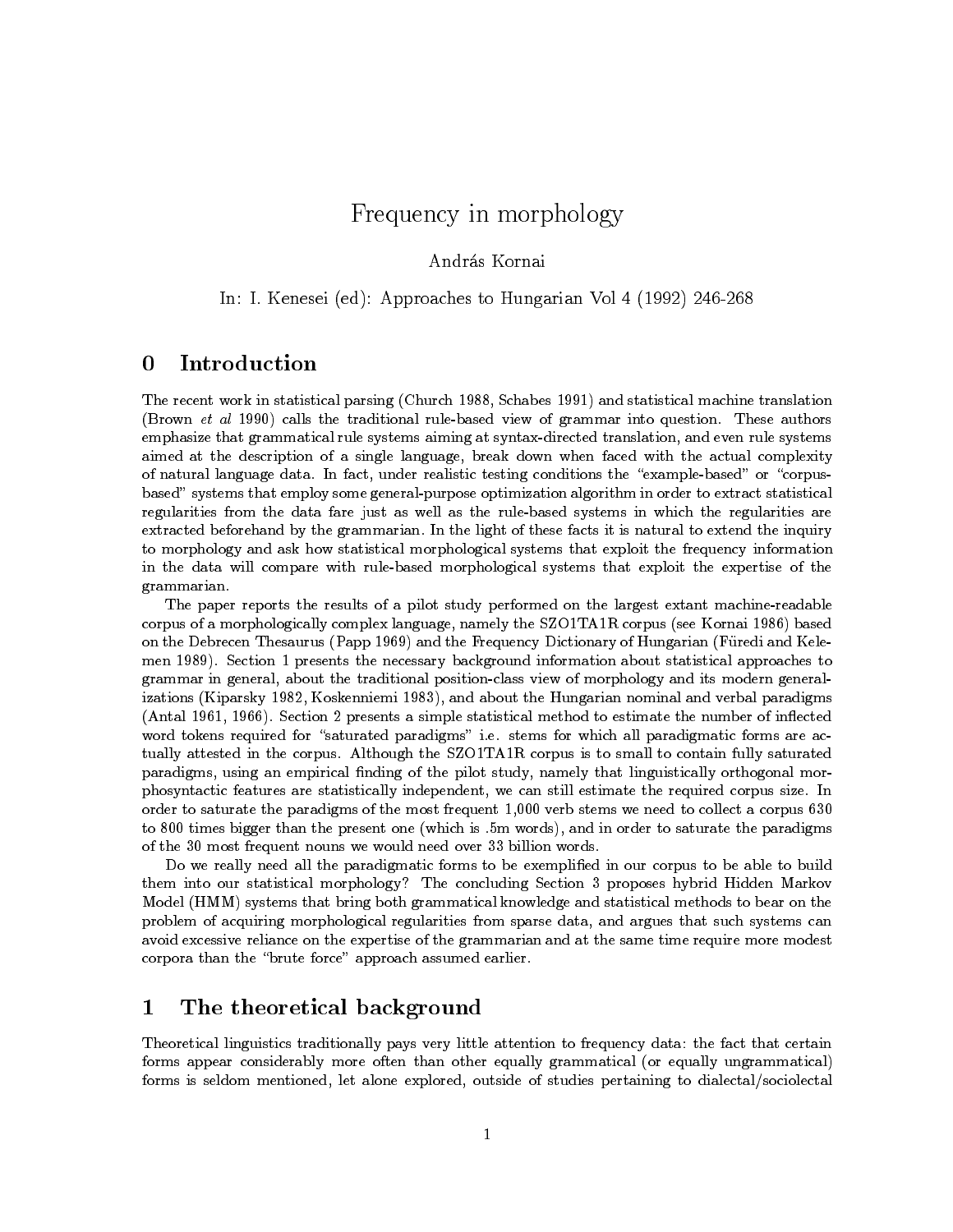variation, to child language acquisition, or to psycholinguistics. The mainstream generative view takes grammars to be algebraic rule systems that manipulate (rewrite) or directly characterize (constrain) structures built from discrete symbols.

This view can be contrasted to the *statistical* view that takes grammars to be statistical regularities obtaining between ensembles of continuous variables. For the moment we will leave unresolved the larger issue whether such regularities are part of linguistic competence (the position taken in Labov (1965) and subsequent variationist work) or fall into the domain of performance (as assumed in Chomsky (1965) and subsequent generativist work) and concentrate on a more mundane question: where does the grammar come from? In the generative tradition, the rules, constrains and representations constituting the grammar are devised by the grammarian. In the statistical tradition, the regularities that make up the grammar are not devised by the grammarian: rather, they are found by general-purpose statistical optimization methods, with little or no human intervention.

It is instructive to see how these methods fare in various domains (modules) of grammar. In phonetics, and in particular in speech recognition, statistical models are clearly superior to "expertise-based" models (Makhoul and Schwartz 1986). In speech synthesis, models based on rules devised by the grammarian are slightly better than statistical models, but in other phonetic tasks such as speaker identication or voice compression again the best models are statistical in nature. In phonology and morphology expertise-based models predominate, but statistical (in particular, neural net) models are becoming increasingly more important (Legendre et al 1990, Goldsmith 1992, Prince 1992, MacWhinney, this volume).

In syntax the theoretical research is still largely conducted in the rule/constraint paradigm, but the applied syntactic work no longer relies on the results of this theoretical work. In fact, it is now a commonplace in Computational Linguistics that generative grammar based parsers do not work. The tradition of statistical Finite State Grammars (Markov 1913) has therefore been extended to Context Free Grammars (see e.g. Lari and Yound 1990), and Tree Adjoining Grammars (Schabes 1991) and it is fair to say that the field as a whole does not view the grammarian as a reliable source of syntactic information.<sup>1</sup> Finally semantics, long the stronghold of the rule-based "hard AI" approach, has seen the first serious statistical challenges in applications such as word sense disambiguation and machine translation (Brown et al 1990).

While the best way to deal with the higher modules is by no means settled, the undeniable success of the statistical approach at the lowest (phonetic) module makes the next lowest (lexical) module a natural candidate for extending the domain of statistical language models. In Section 2 we will see why the simplest "brute force" statistical approach to phonology/morphology is doomed to failure, and in Section 3 an HMM approach with a greater chance of success will be outlined. The remainder of Section 1 is devoted to a brief overview of the standard approaches and of the basic facts of Hungarian: readers familiar with linguistic theory and/or with Hungarian phonology/morphology can skip 1.1 and/or 1.2 without great loss.

#### 1.1Three models of morphology

Generative linguistics initially denied the existence of an autonomous morphological component or module of the grammar (Chomsky 1957, 1965, Chomsky and Halle 1968) and the contemporary sense of the \lexicon" as a joint repository of phonological and morphological rules, constraints, and representations did not fully emerge until the advent of Lexical Phonology and Morphology (Kiparsky 1982). Thus it is not surprising that the dominant computational morphological model of the period, Koskenniemi's two-level Phonology (1983) was inspired not so much by the (re)emerging generative theory of morphology as by the more traditional structuralist model of position class morphology.

 $1$ The idea that the expertise of the linguist is not particularly relevant to practical tasks that are linguistic in nature does not seem to be as farfetched as even ten years ago. For example, it seems quite likely that in another ten years the expertise of grandmasters will no longer be considered relevant in winning a game of chess.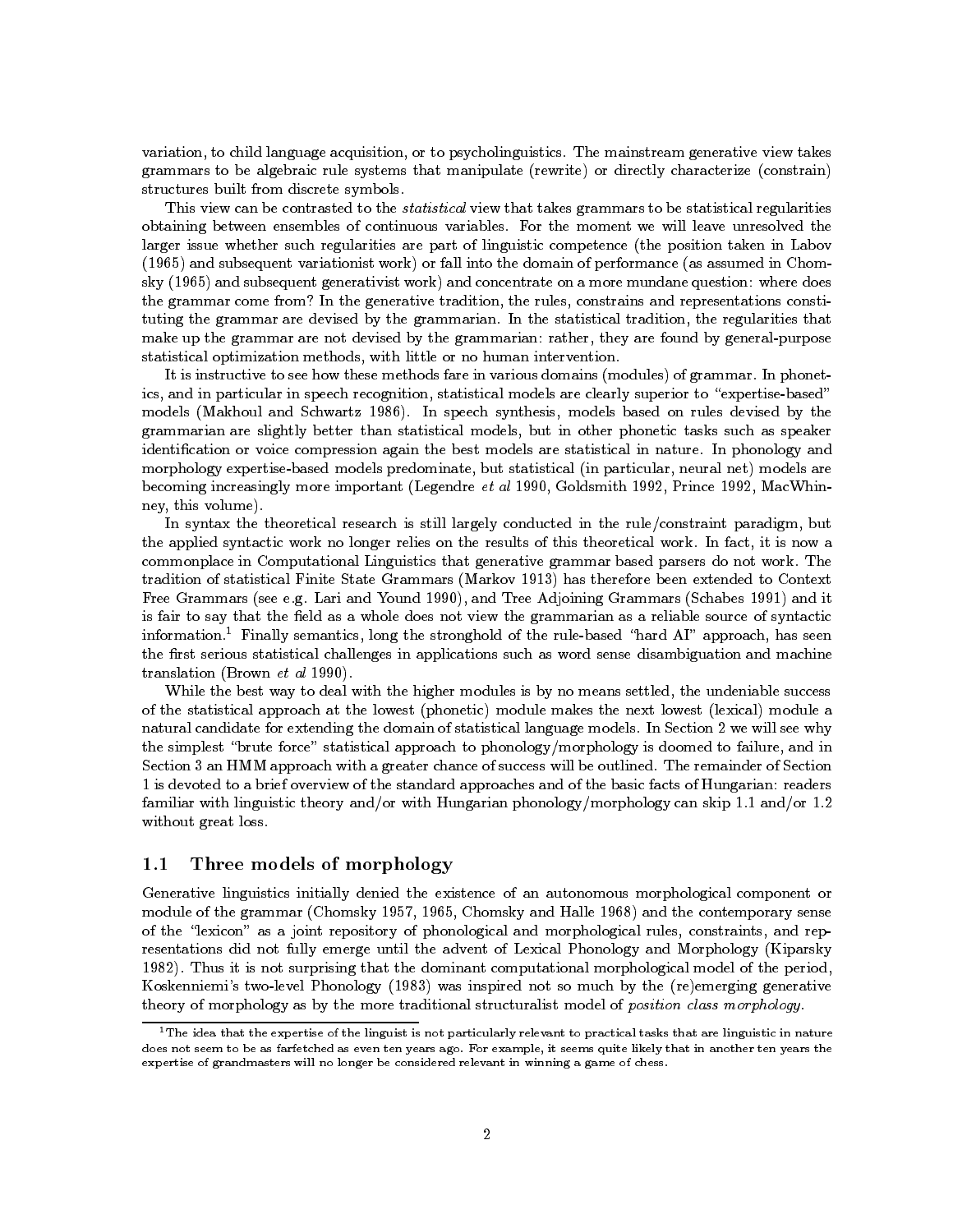#### 1.1.1The structuralist model

While the idea of postion classes can be traced back to the earliest systematic expositions of structuralist morphology (Nida 1949, Harris 1951), perhaps the clearest statement of both the method of position class analysis and the reasons for adopting such a method can be found in the more pedagogically oriented work of Gleason (1955:112):

In some instances the number of affixes used in a single paradigm is very large; or a single word may consist of a rather long series of morphemes. It is necessary to have some simple way of stating the complex combinations which can occur. This can often be done by classifying the morphemes into groups known as orders which are most conveniently designated by numbers. Thus, order 1 consists of all those suffixes which can occur only immediately after the root. Order 2 consists of those which can occur immediately after a morpheme of order 1, or immediately after the root if no morpheme of order 1 is present, but never farther from the root than this. Order 3 consists of those which can occur only after roots or members of orders 1 or 2 ... Only one affix of a given order can occur in a given word. If, for example, two members of Order 1 should occur, then one would have to follow the other. By our definition, a member of order 1 can only follow a root. Our classification of affixes into orders would be shown to be erroneous, and we would have to revise it to accord with the facts of the language. Orders are, therefore, mutually exclusive classes of morphemes occupying definable places in the sequence of morphemes forming a word.

The cautionary note "this can often be done" is justified by the existence of cases in which such a strict ordering as required by the method summarized above can not be established. It is conceivable, at least theoretically, that a given root R can be followed by suffixes A and B in this order (perhaps followed by further suffixes  $C, D, \ldots$ ) and the same root can also be followed by B and A (and perhaps further suffixes). In such cases, the symmetry between  $A$  and  $B$  would dictate a solution in which both suffixes appear in the same order (either order 1 or order 2), yet the forms  $RAB$  and RBA then violate the constraint of only one morpheme per order in any word-form. While generally characteristic of derivational, rather than inflectional, morphology, such cases are not at all uncommon (see Baker 1986) and we can readily cite some from Hungarian. The 'diminished volition' suffix  $qat/qet$ and the 'causative' suffix  $tat/tet$  are interchangeable after verbal stems:  $dologozgattat$  'make someone work not earnestly' vs. *dolgoztatgat* 'not earnestly make someone work'. Both of these suffixes can be followed, but not preceded, by the 'permissive' suffix  $hat/het$  as in  $dologozgathat$  'is permitted to work not earnestly' and *dolgoztathat* 'is permitted to make someone work'.

#### $112$ The level-ordered model

In generative morphology, the primary method of describing the ordering and cooccurrence relations obtaining among suffixes is level ordering, one of the key ideas of Lexical Phonology and Morphology. To quote Kiparsky (1982:11)

The model of lexical phonology directly predicts the correlation between "boundary strength" and affix order that was observed for english by Siegel (1974), and is apparently a general property of languages. The generalization is that affixes of level  $n$  are not added to stems which already contain affixes of level  $n+1$ .

While the level ordering mechanism of Lexical Phonology also serves other, and in some sense more important, functions, such as the organization of the phonological rules, in this brief overview these will be ignored and we concentrate on the class of morphotactic regularities that can be described by the use (or abuse) of this formalism.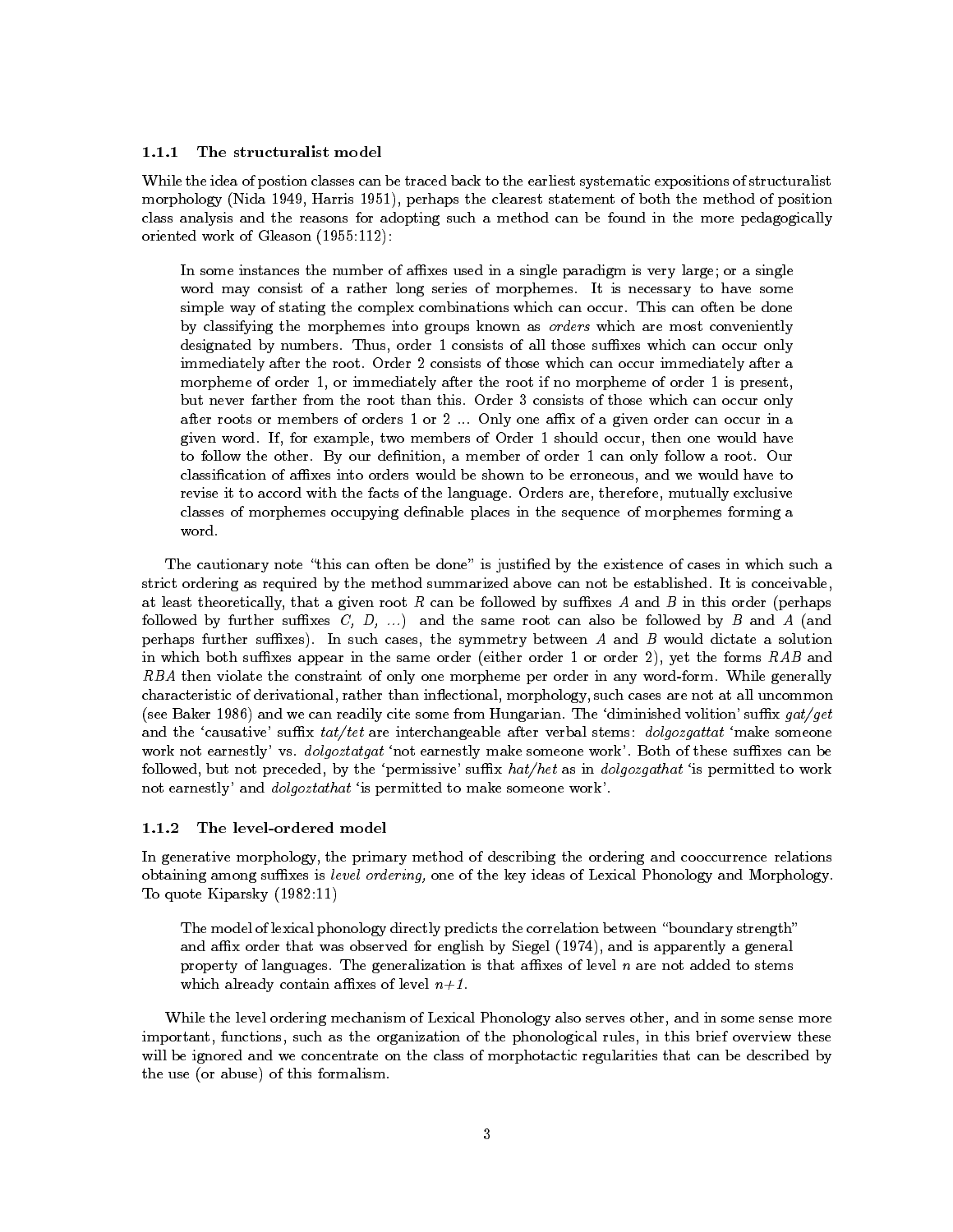It is clear that in cases such as the three Hungarian verbal suffixes discussed above no position class analysis exists while the situation can be easily described by assigning the `diminished volition' and 'causative' suffixes to Level 1 and the 'permissive' suffix to Level 2. (In truth this is more of an illustrative example of the power of level ordering than an actual proposal. A more detailed analysis of Hungarian lexical phonology would actually assign all three suffixes to Level 1.)

At first sight it also appears to be clear that if a position class analysis exists it can be replicated in Lexical Phonology by assigning order  $n$  suffixes to level  $n$ . There is a subtle difference between the two styles of analysis: orders are built "inside out", starting with the affixes closest to the stem, while levels are really assigned "outside in", starting with the outermost affixes. More importantly, in order to replicate the constraints enforced by the position class analysis it is also necessary to rule out recursion within a level. While the theory of Lexical Phonology offers no universal constraint to rule out such recursion, it does offer a language-specific mechanism, namely morphological subcategorization frames (see Lieber 1980), which can be used for this purpose. This means that the overall generative capacity of Lexical Phonology is greater than that of position class analysis, but the increased descriptive power comes not from the level ordering mechanism but from the subcategorization mechanism.

### 1.1.3 Finite state morphotactics

The context-sensitive subcategorization frames commonly used in generative morphology have the power to describe any context-free (see Peters and Ritchie 1971) language within a single Lexical Phonological level or, what is the same, without any appeal to level ordering at all - for the case of the English morphotactic regularities that were originally used to motivate level ordering this has been noted by Fabb (1988). While position class analysis is clearly too restrictive, full context free power is probably not restrictive enough: it seems likely that e.g. Dyck languages (languages of properly matched parentheses of arbitrary depth) have no counterparts in the morphologies of human languages.

Thus there is a definite theoretical interest in theories of morphotactics that fall between these two in generative power. The most widely used such system is Kimmo Koskenniemi's (1983) model of two-level phonology/morphology, which has an explicitly finite state morphotactic component. Again, the two-level model has a number of important features, such as a declarative rule system, parallel rather than serial rule application, or the lack of subsegmental units, that must be ignored in this brief overview. And again, our interest is focussed on analyses that employ the formal apparatus but do not necessarily follow the spirit of the model. With this caveats it is clear that not only position class analysis, but also computationally inspired morphological analyses, generally depicted with the aid of boxes containing the list of morphemes and arrows showing the possible direction of attachment (for Hungarian, see e.g. Prószéky et al 1982) can be recast in the two-level model. As an example, in 1.2 the basic structure of the Hungarian nominal and verbal paradigms is presented using finite state morphotactics.<sup>2</sup>

#### 1.2Hungarian morphotactics

The morphological model standardly used in Hungarian generative and/or computational linguistics is based almost entirely on the pioneering work of Antal (1959, 1961, 1966). Antal, a strong advocate of the structuralist methods of linguistic description, made a clean break with the then dominant diachronic mode of theorizing and applied the best technical tools of synchronic analysis available at the time, including position class analysis. His technical contributions included the discovery of a unied system of tense/mood marking: this discovery was made possible by the systematic exclusion of the periphrastic tense/mood categories that were previously lumped together with purely morphological marking.

Once this group of four suffixes (zero for non-past, t for past, j for imperative/subjunctive and n for conditional) is identied, it is clear that they are always preceded either by the stem (order 0)

<sup>2</sup>For a full-blown two-level analysis/generation system see Kornai 1989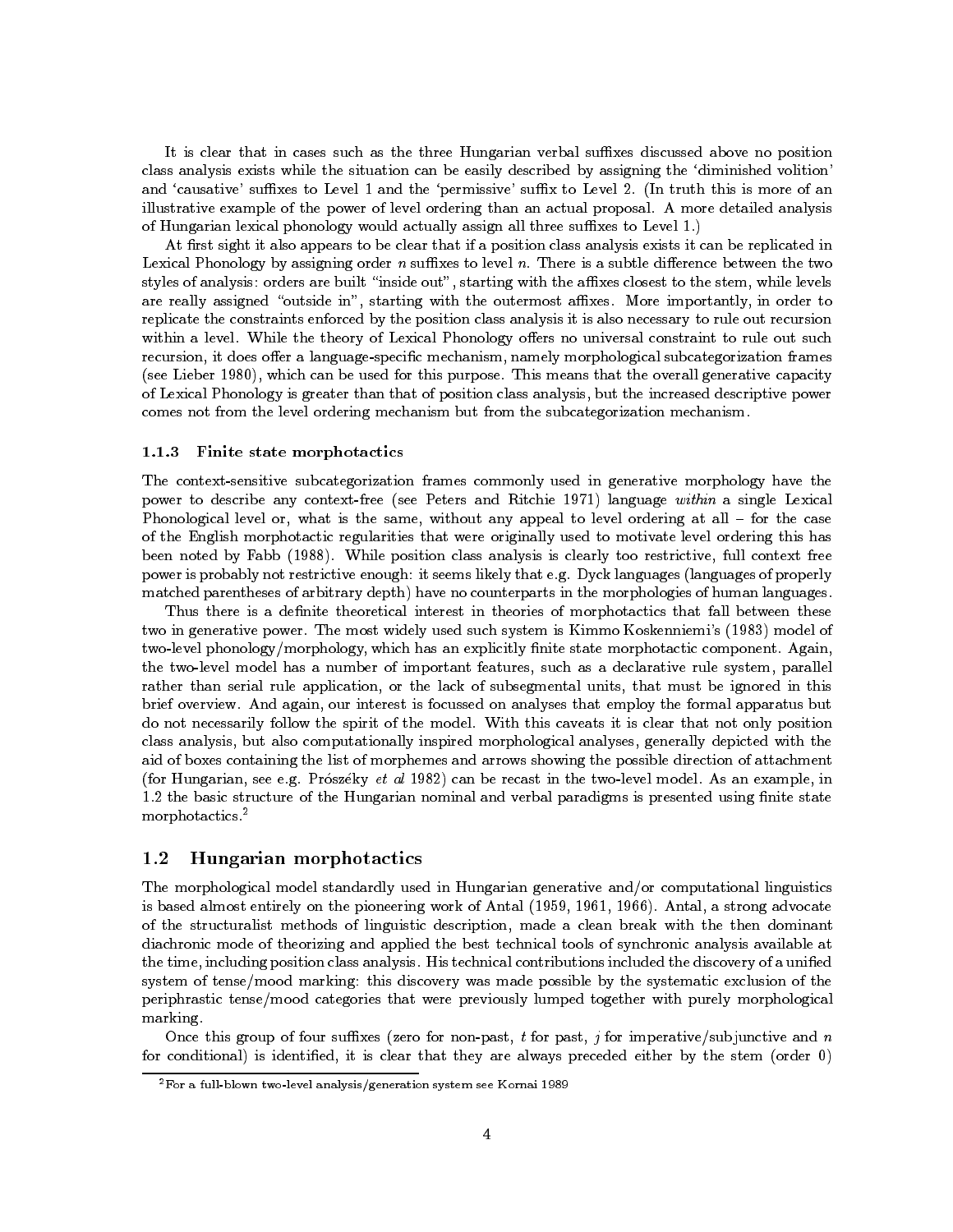or by some combination of the three stem-forming suffixes discussed above (order 1, under the looser definition of order that permits recursion). The tense/mood group is then order 2 (no recursion) and this is followed by the portmanteau affixes indicating person, number, and direct object distinctions (order 3, no recursion). Using the formalism of regular expressions (? stands for 0 or 1 instance, for  $0$  or more instances,  $\vert$  for disjunction) we have:

 $\langle$  stem  $>$   $\vert$   $\langle$  gat  $>$   $\vert$   $\langle$  tat  $>$   $\rangle*$   $\langle$  hat  $>$ ?  $\langle$  tense/mood  $>$   $\langle$  person/number/def\_obj  $>$ 

In the nominal paradigm, Antal's contributions include the positional, rather than semantic, definition of case markers, and a unified analysis of the singular and plural possessive marking. While most of his analyses were adopted with only minor modications by the subsequent generative work, the analysis of the possessive system, which on Antal's terms involved infixation, could not be properly restated in a generative setting without the rules and conventions of nonconcatenative morphology (McCarthy 1981, Marantz 1982).3

As a first approximation, let us ignore the infixation process and treat the possessive suffixes as portmanteau morphs indicating the person and number of the possessor as well as the number of the possessed element. In this analysis, the twelve possessive suffixes, the plural  $k$  and the singular zero make up order 1 (nonrecursive) which immediately follows the nominal stem (order 0). Order 1 is then optionally followed by the 'familiar plural'  $ek$  (order 2, nonrecursive), which is optionally followed by the 'possessive anaphor' singular  $\epsilon$  or plural  $\epsilon i$  (order 3, recursive) and finally by a case marker (order 4, nonrecursive):

$$
[[]];[[]<*
$$

Since a stem cannot carry both the plural  $k$  and the familiar plural  $\epsilon k$  this analysis has to be modified to exclude this combination. Unfortunately, this can not be done by reclassifying the plural as order 2, since that would permit the possessive suffixes to combine with  $k$ , which is also ungrammatical. Thus the part between order 0 and order 3 has to be replaced by the more complex regular expression

$$
|\langle\mathit{plural}\rangle|^2 < \mathit{possessive}\rangle^? < \mathit{fam\_pl}\rangle^2
$$

which makes the plural "order 1.5". Within the possessive part of the paradigm, the same method of disjunctive paths can be applied to yield the 12 grammatical combinations (singular or plural 1st 2nd or 3rd person possessor, singular or plural possessed NP):

### $(|[o|ai][m|d|tok])$ ? $|([u|ai][nk])$ ? $|([a][i]?)$ ?

From a linguistic perspective it is hard to justify the three-way disjunction that groups together the 1sg 2sg and 2pl possessors in the first disjunct, the 1pl and 3pl possessors in the second disjunct, and puts the 3sg possessors in a third disjunct, especially as the marker of plural possession, the morpheme  $i$ , appears in the left-hand side of the first two disjuncts, but on the right-hand side of the third.

#### 2Statistical lemmatization

The most obvious thing to count in a corpus is the number of tokens for each word. Even this simple task poses some challenges for the linguistically minded researcher, because the computationally natural definition of words as maximal non-space strings delimited by whitespaces will not, as a rule, yield a reasonable classification of types. At the very least we need to remove initial and final punctuation, capitalization, and other extralexical material like (orthographic) clitics (such as the English

<sup>3</sup>For the details see Kornai 1989.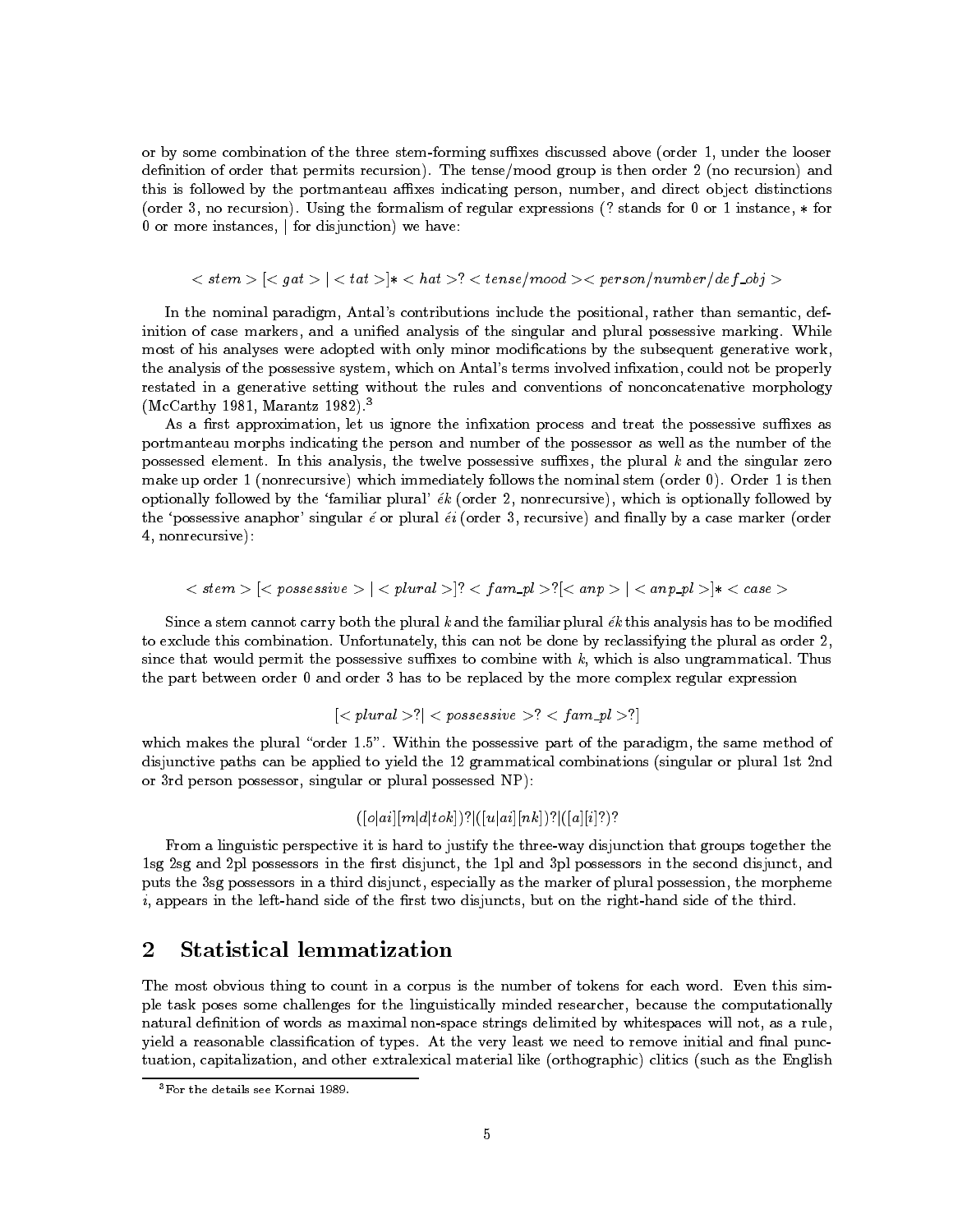possessive 's). However, if we wish to emulate the traditional lexicographic practice we need to process the resulting strings further: we need to identify, and perhaps remove, all inflextional affixes so that word-forms can be grouped into lemmas based on stems.

For a computational linguist whose main interest is English it is not at all obvious that lemmatization of this sort is justified by anything other than adherence to lexicographic tradition. But it is obvious that lemmatization is a nontrivial task: simple affix stripping algorithms run into problems of overanalysis (coed as the past tense of  $\ast$ co) and underanalysis (hanged but not hung) relatively early in their development. Since the task is hard (because it seems necessary to build a great deal of hu man expertise into the algorithm) and the benefits are dubious, why bother? The aim of this Section is to show, by means of statistical argumentation, that if the goal is to extend the frequency-based analysis to syntax (tagging and parsing) and/or semantics (machine translation) then lemmatization is unavoidable, at least for languages with complex in
ectional morphology.

The argument is presented in two parts: first the reduction of syntax/semantics to morphology is discussed in 2.1, where it is shown that for the leading statistical paradigm, based on string matching (see e.g. Sankoff and Kruskal 1983) the complexity of the parsing, tagging, and machine translation tasks is bounded from below by the complexity of the concomitant lemmatization task. In other words, no algorithm that fails on the morphological task can possibly be successful on the syntactic or semantic tasks { a result that comes as no surprise to those sharing the traditional linguistic perception that morphology is "easier" than syntax, which in turn is "easier" than semantics.

Section 2.2 presents a general method for estimating the complexity of lemmatization, as measured in terms of training set size. To this end, the well-known statistical apparatus of absolute, relative, and adjusted frequencies (summarized in Francis and Kucera 1986:461-464) is extended by the introduction of the notions well-represented types and saturated paradigms. Section 2.3 introduces some Hungarian data that shed light on the expected complexity of the morphological task - in the light of this data it is hard to escape the conclusion that the "brute force" string matching approach is doomed to failure.

#### 2.1Reduction to morphology

The central idea of statistical machine translation (SMT) is to view translation as a string matching task. While it would not be fair to say that English is just badly spelled French, the remarkable success of English/French SMT (see Brown et al 1990) owes a great deal to the structural similarities of these two languages. Faced with pairs of sentences such as

Pétert nem kell bíztatnod You need not encourage Peter,

the assumption that equivalent elements of the two sentences occupy roughly the same position must be strongly revised. Not only do Peter and Péter appear a full sentence-length apart, but the equivalent of the initial subject you, namely the suffix  $-d$  also appears finally. Since need is kell and not is nem, one might be tempted to conclude that the order of elements in Hungarian is exactly the opposite of their order in English. Nothing could be farther from the truth. In fact, all six permutations of the phrases  $Pétert, bíztatnod, and nem kell are equally grammatical, though some orders (e.g. the one$ given above) are considerably more likely than others.

Since a simple transitive sentence has at least 6, and a simple ditransitive at least 24 grammatically valid permutations<sup>4</sup> which will all be translated with the same English sentence, a conservative estimate would be that we need at least 10 times as many English/Hungarian pairs for a representative sample as we would for English/French. But this is actually not enough: if we have one order of magnitude more prima facie candidates for a single word, the most conservative estimate is that we will need at least two orders of magnitude more data to sort out which is the right one. Given that the largest

 $^4$ These counts are based on the number of phrases. Unlike in true "free word order" languages like Latin, in Hungarian the order of words within phrases is quite fixed, so it would be more proper to call it a "free phrase order" language.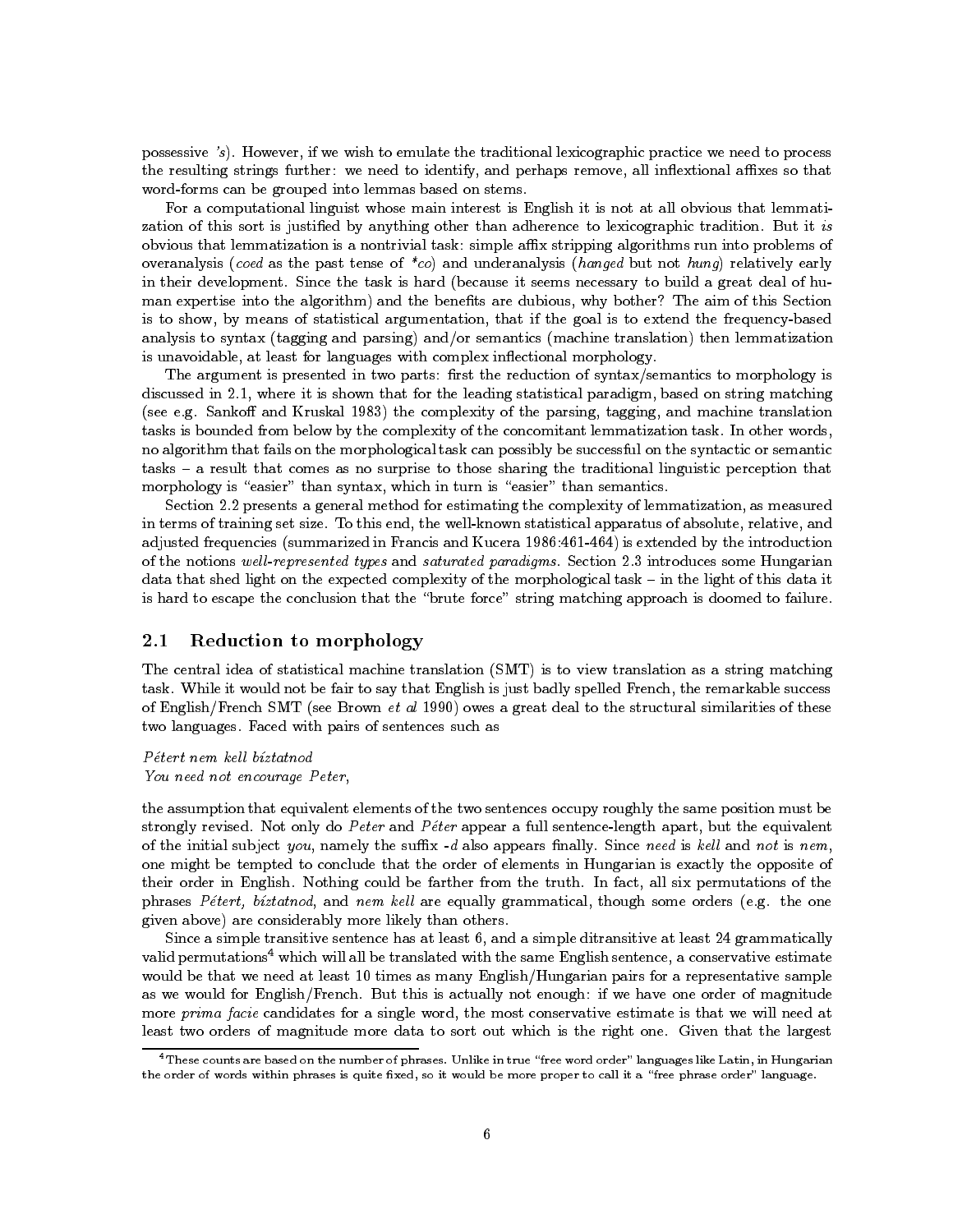extant bilingual corpora are barely sufficient to derive reasonable translation statistics, waiting for a hundredfold increase in corpus sizes is simply unrealistic.

To get around the combinatorial explosion of patterns to be matched, abstract strings such as see-PAST-2ND-PL-DEFINITE need to be successfully matched to fully-formed words such as láttátok, for the simple reason that the suffix-combination tatok on the stem lat 'see' appears exactly when the verb is in past indicative 2nd person plural definite context in the English sentence. Garnering all this information from the English sentence can be tricky: for example a subject you informs us only that the value of person is 2nd but provides no information as to number. Nevertheless we will assume that this can be done i.e. that there is a transfer stage (see Brown et al 1991) at which English stems are tagged by morphosyntactic features that disambiguate which paradigmatic form in the lexeme of the stem is to be matched. All that needs to be said here is that the solution of the machine translation problem requires the solution of the tagging problem, (at the English side of the transfer) so the complexity of MT is bound from below by the complexity of the tagging problem.

At the Hungarian side of the transfer the cost of the matching operation can be assumed to be fixed, since the number of morphosyntactic features is strictly limited  $(< 7)$  and the order of Hungarian suffixes (at least of the inflectional suffixes relevant for preserving the syntactic information necessary for successful translation) is fixed. Thus the complexity of the tagging is bound from below by the complexity of the operation that assigns morphosyntactic tags to inflected word-forms i.e. by the complexity of the lemmatization (morphological analysis) task. For this task we can safely assume that matching will be performed successfully if the system is properly trained, so the real bottleneck is not the speed of the computation, but the amount of data required to perform the training.

In sum, the typological gap between English and Hungarian word order precludes translation by direct string matching and makes it necessary to apply a transfer stage that will relate inflected wordforms to morphosyntactically tagged stems. In order to do the translation we need to do the tagging, and in order to do the tagging, we need to do lemmatization. Thus the complexity of the machine translation task can be estimated from below by the complexity of the tagging task, which in turn can be estimated by the complexity of the lemmatization task. The simplest possible lemmatization algorithm is brute force table lookup: in the next section we investigate the issue of how much data we need to construct the tables.

#### 2.2Corpus size requirements

One method of morphological "analysis", commonly applied in English spell- and grammar-checkers, is to list every word-form in the dictionary: in addition to listing appoint as a verb stem, we also list appointing, appointed and appoints with the appropriate tags. Modern techniques of dictionary compression make such a direct listing quite feasible, and the savings in time (table lookup vs. runtime morphological analysis) are considerable. If a table is at hand, it can be compressed at compile time so its initial size (and the time it takes to compress it) are of little practical importance. Thus when we inquire about the complexity of morphological analysis the main question to be addressed is not how much time it takes to analyze a single word, but rather how much data it takes to create a full listing, together with the appropriate tags, for each reasonably frequent word-form. To answer this question, in 2.2.1 we introduce the notion of well-represented types (lexemes or word-forms) and show how the corpus size required for a given number of tokens of a well-represented type can be extrapolated on the basis of relative frequencies in smaller corpora. Next in 2.2.2 we introduce the notion of a saturated paradigm and illustrate the extrapolation method for English - the corresponding results for Hungarian will be discussed in 2.3.

### 2.2.1 Well-represented types

Let us call a lexeme or word well represented in a corpus if increasing the corpus size  $n$  times will increase the absolute frequency of the form by a factor of n. Suppose for some reason we need to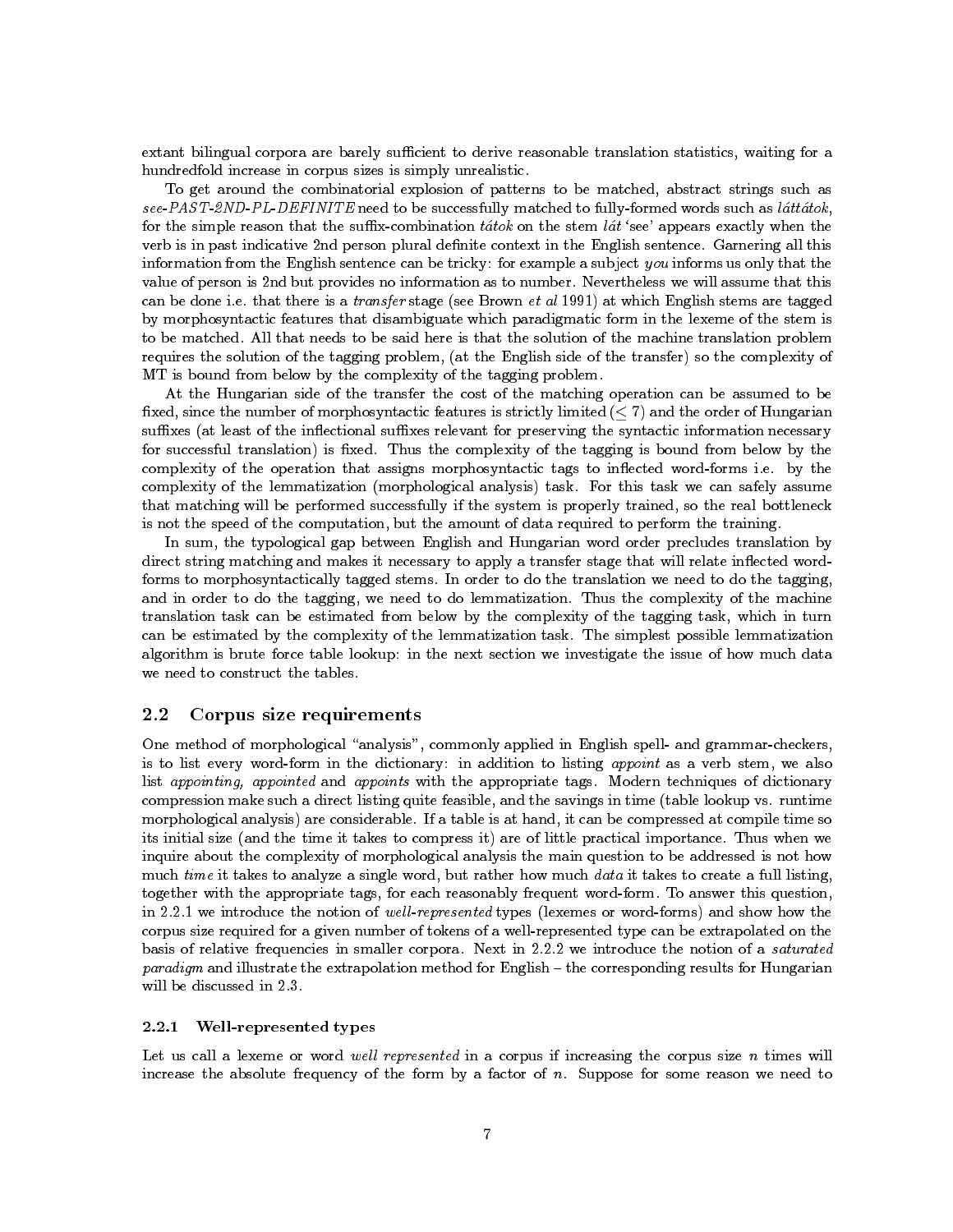collect 500,000 tokens of the. Knowing that the relative frequency of the in English is almost  $7\%$ we can estimate the corpus size required for this to be slightly above 7.2m words: it might be that collecting 6.8m will be enough but we would be genuinely surprised if collecting 5m was already enough since that would mean the original estimate of  $7\%$  was seriously flawed. In general, if the absolute frequency of a well-represented element in a corpus of size  $N$  is  $M$ , and we need c copies of it, this will require, on the average, a corpus with  $cN/M$  tokens. In other words, the relative frequency of a well-represented form in a sample can be used to estimate the relative frequency of the form in the population.

How do we know if a form is well represented? Since being well represented is a property of the distribution of an element in larger samples, we cannot directly ascertain it beyond what we see in our present sample. We suspect that certain elements (those that show great fluctuations in frequency) are not well represented, and we know it for a fact that certain other elements (those grammatically correct forms that do not appear in the corpus at all) are badly represented. However, as we increase the corpus size, the fluctuations in frequency decline, and more and more elements become well represented,<sup>5</sup> and we can be reasonably certain that a form is well represented if, upon dividing the existing corpus into smaller segments, the relative frequencies of the form within these segments are close to one another. This closeness is generally measured by dispersion (see Juilland and Chang-Rodriguez 1964). If the dispersion of a form is high, this means the form was already well represented in the subsamples forming the basis of our dispersion calculations. If the dispersion is low, we should base our reverse calculations on adjusted, rather than on absolute frequencies.

#### 2.2.2Saturated paradigms

Before we can present our estimate for the corpus size required for the morphological alignment task outlined above we need one more technical term. We will call a lemma saturated in a corpus if each grammatically expected paradigmatic form is actually instantiated by at least a single token. For example in the Brown corpus the lemma emerge is saturated since all the paradigmatic verb-forms emerge, emerges, emerged, emerging are found, while the lemma emanate is not saturated since the forms emanate and emanates are both missing. In order to guarantee that a table lookup tagger will successfully find the appropriate morphosyntactic tags for any string composed of a stem and some suffixal morphemes the lemma of the stem in question must be saturated in the the training corpus.

Let us now illustrate on an English example how our reverse frequency estimate works. Consider the verb ascertain, which appears 11 times in the Brown corpus: 7 times in base form and 4 times with the suffix -ed. Since English morphology is quite simple we can be reasonably certain that the 3rd singular form is ascertains: chances of suppletion and/or changes to the stem are virtually nil. But let us pretend this is Hungarian where such phenomena are quite common so that we need to find out, by way of an example, exactly how the 3rd singular form looks like. Since we know that on the average 6.44% of verb-forms is 3rd singular in English, it is reasonable to assume that once we have 16 or more tokens in the lemma of ascertain at least one of these will be the 3rd singular form we are looking for. How big a corpus we need for that?

If ascertain was well represented in the Brown corpus we would only need 1.5m words, since its absolute frequency is  $11/m$ . However, the dispersion of *ascertain* is quite low, so the computation should be based on the adjusted frequency,  $5/m$ . Thus we arrive at the conclusion that in order to be reasonably certain that our corpus contains the 3rd singular form of ascertain we need to collect 3.1m words. At that point, more frequent forms such as the gerundive will, in all likeness, be also present, since on the average we get 2.44 gerundives for each 3rd singular, so at 3.1m words the paradigm of ascertain, and indeed the paradigm of every verb with adjusted frequency above five, can be expected to be saturated.

 $5$ At least in absolute terms. It is quite conceivable that the *proportion* of well-represented forms actually declines as the corpus size increases the corpus size increases.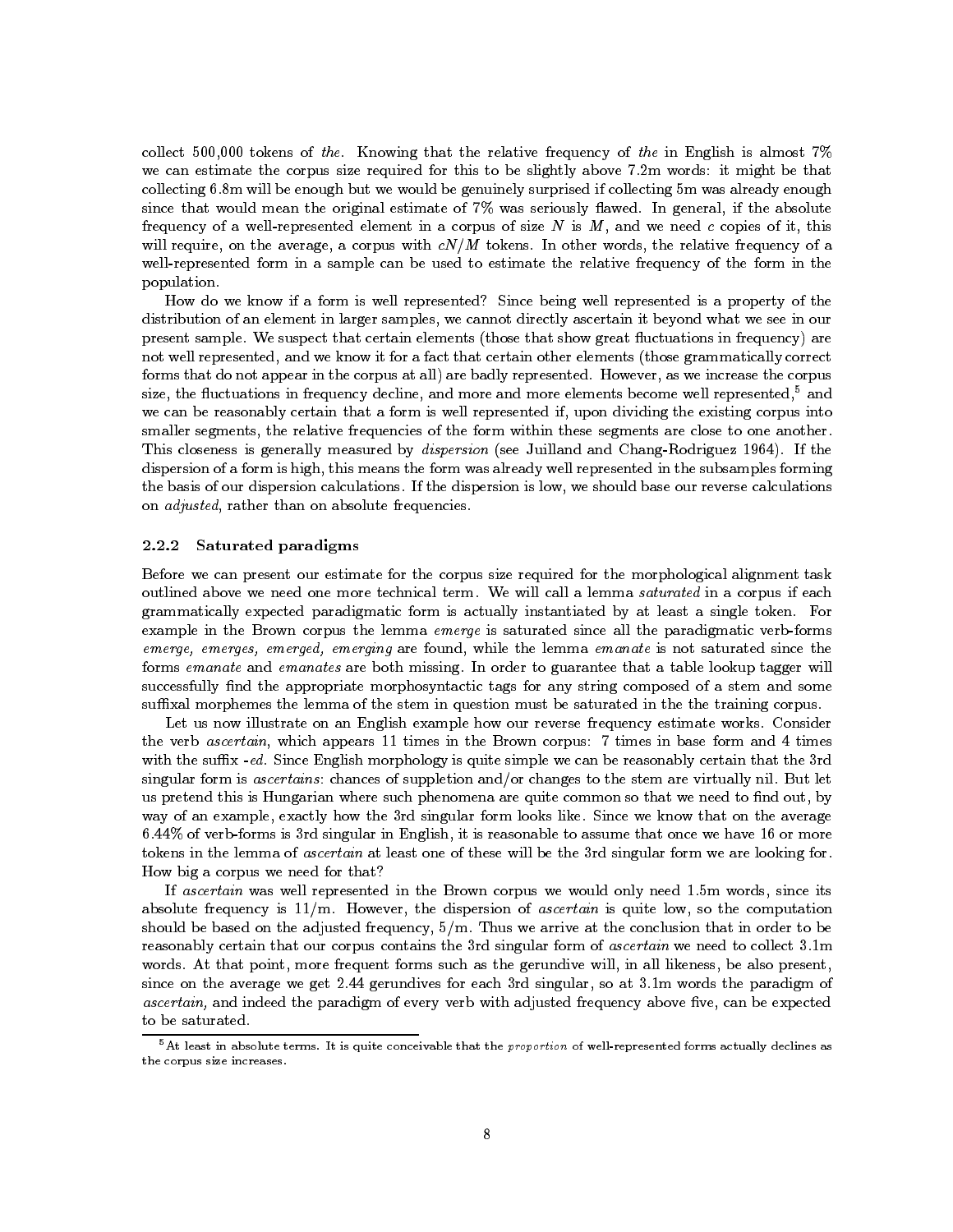The main assumption here is that the choice of the stem is independent of the choice of suffixcombination or paradigmatic slot. This of course need not be true on a stem by stem basis: for example the frequency distribution of the suffixes will be highly distorted for stems with defective paradigms. Nor can we assume that the probability of various paradigmatic forms is constant across genres: for example the ratio of (Hungarian) imperative vs. past tense verb forms is considerably higher in literary than in scientific texts. However, as long as we control for stylistic variation (which of course impacts the frequency ranking of stems) we can proceed as follows.

In order to guarantee satisfactory performance for the  $K$  most common stems in a lexical category (for the sake of concreteness, the first 30 English common nouns) we need to determine the (adjusted) frequency  $f_K$  of the least frequent one. In the Brown corpus, this is the noun war with adjusted frequency  $f_{30} = 0.044\%$ . Since the nominal paradigm in English has only two slots, singular vs. plural, and singular nouns outnumber plurals roughly 3 to 1,  $c = 4$  (out of four tokens for the stem war one is expected to be in the plural form) so the corpus size can be estimated at  $N = c/f = 8,850$ 

It should be emphasized that this is only a maximum likelihood estimate: to guarantee with a high level of confidence that wars appears in the sample would require a considerably larger  $N$ . However, as we are interested only in a lower bound for required corpus size, the estimate  $N(K) = c/f_K$  is sufficient. The question how  $c$  can be estimated for more complex paradigms will be discussed in 2.3  $-$  here we concentrate on the relationship between N and K.

Unfortunately, this relationship between the number of stems we wish to cover and the size of the training corpus is nonlinear. To cover  $n$  times as many stems as we covered before we need to consider  $f_{nK}$  instead of  $f_K$ . By Zipf's (1949) law  $f_K = C/K^B$  for some constants  $B, C$  which means IV (NN )/IV (N )  $\equiv$  J K / J  $_n$  K  $\equiv$   $n^-$  . As Mandelbrot (1904) observes, the linear correlation between log rank and log frequency prescribed by Zipf's law requires  $B > 1$ , since otherwise the sum of the frequencies would diverge. This means, in effect, that in order to double the number of stems covered we need to increase the corpus size by a factor larger than two.<sup>6</sup> Notice that this conclusion is in fact independent of the validity of Zipf 's law. Whatever the correct statement of rank-frequency relationship might be, as long as  $1/f_K$  grows only linearly with K the sum of the frequencies fails to converge.

#### 2.3The case of Hungarian

The database used in this study is an amalgam of three different computational efforts: the Reversed-Alpabetized Dictionary of Papp (1969), The Frequency Dictionary of Furedi and Kelemen (1989), and the two-level morphological analyzer of Kornai (1989). The Frequency Dictionary is based on 258 samples drawn from literary texts published between 1965 and 1977, totalling 508,008 tokens. Of these, only 487,450 appear in the database, because at an early stage of data entry proper names were left out.

There are 91,833 distinct words, collected in 41,884 lemmas. What is most remarkable about these numbers is that the average number of paradigmatic forms per lemma, 2.19, is so low. Is this because the corpus is dominated by words such as determiners and other function words which have only a single paradigmatic form? Among the first  $50$  lemmas we find  $21$  indeclinables which account for 119,840 forms and 29 lemmas which together contain 1,043 paradigmatic forms that account for 48,999 tokens. If we remove these 50 lemmas, which account for over a third of the whole corpus, we are left with essentially the same ratio (2.17 forms per lemma). Thus we can safely conclude that the form/lemma ratio is low not because of some high-frequency indeclinable entries but rather because the low-frequency entries show up in so few forms.

While the expected number of word-forms per lemma is much higher in Hungarian, the actually attested forms are distributed in a manner not so dissimilar to what we find in English. Thus a hardline empiricist might come to question the theory behind the original expectations: maybe the complex paradigms summarized in 1.2 exist only in the mind of the grammarians, and the actual situation, as

 $6$ Given the asymptotic nature of the argument it is not surprising that the effect becomes perceptible only for larger K. But for  $K > 400$  both in the Brown and in the Hungarian corpus we find  $f_K/f_{2K} > 2$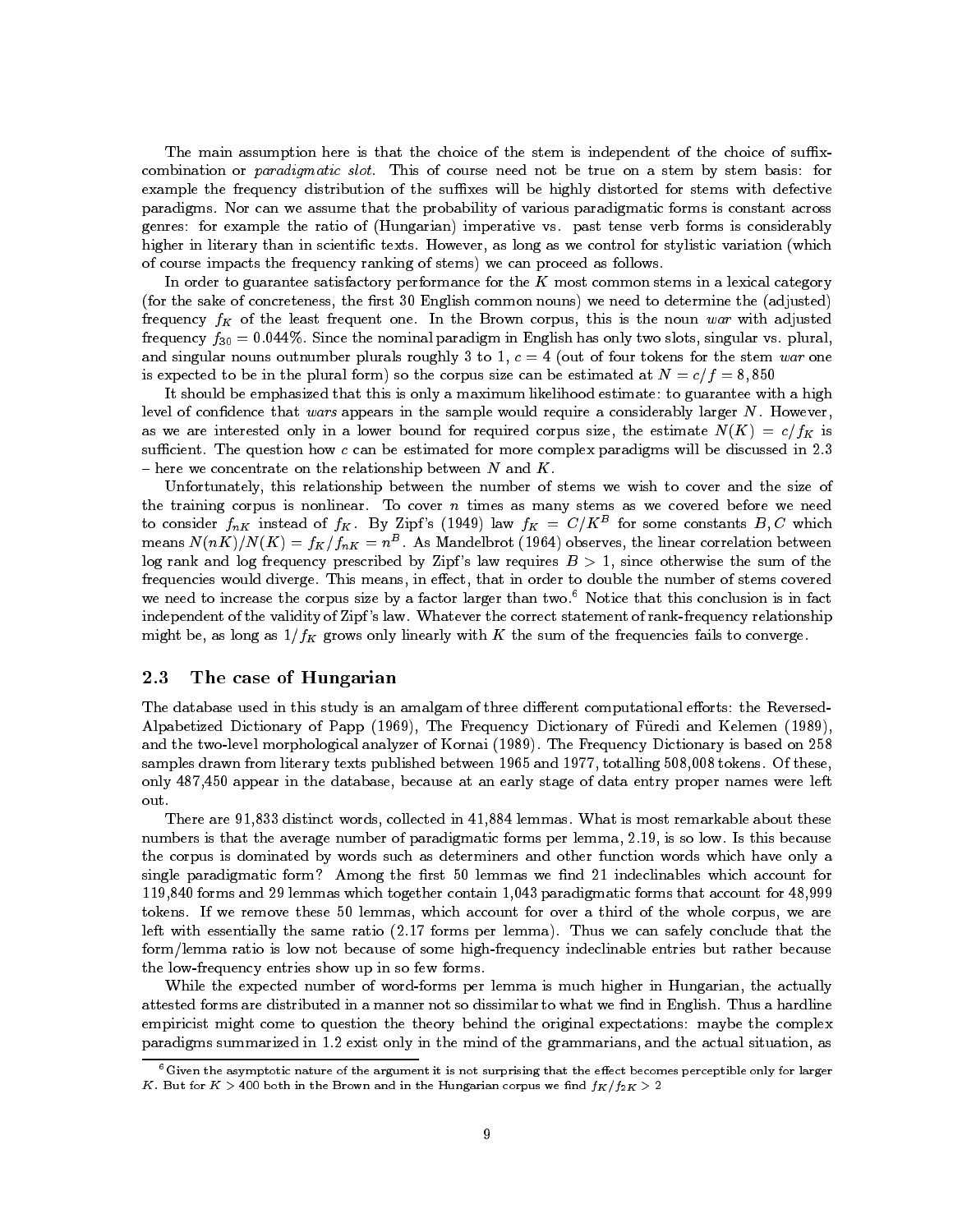seen in the corpus, is far simpler. However, when we take a closer look at the data, it becomes quite clear that the supposed paradigmatic forms are all there in the population, even though they do not necessarily appear in the sample.

First of all, a handful of verbs such as the copula, mond 'say', and tud 'know' have near-saturated lemmas. Not surprisingly, these are the lemmas with the greatest frequencies, both absolute and adjusted. Second of all, the pattern of the less saturated lemmas is entirely consistent with the assumption discussed in 2.2. that a fixed percentage of verb-forms falls into the most frequent paradigmatic slot (which is PAST-3RD-SG-DEFINITE for Hungarian verbs), some lesser percentage to the second most frequent slot (PAST-3RD-SG-INDEFINITE) and so on. Even the most unlikely suffix-combination  $\textit{COND-2ND-PL}$  receives a small, but quite definite percentage of the total, and the reciprocal of this number provides a maximum likelihood estimate of the constant c used above.

Interestingly, a reasonable estimate of  $c$  can be derived on the basis of limited independence assumptions. In the verbal paradigm, if we assume tense/mood to be independent from person/number we can calculate the probability of  $COND2ND-PL$  to be  $0.042 \cdot 0.0047$ , which would yield a little over 17.6 COND-2ND-PL forms out of a total of 89,178 verb-forms: in the corpus we actually find 14. A full statistical study of the corpus is still in progress, but preliminary results indicate that the frequency distribution of suffixes in one order is surprisingly independent of the choice of suffixes in preceding and following orders.

For the verbs it makes little difference whether we base our calculation on the estimated or on the observed frequency of the least probable suffix-combination: for the verbal paradigm to become saturated we need  $c = 5,066$  (or  $c = 6,370$ ) tokens for a single stem - this has to be compared to  $c = 16$  for English. If we take  $K = 1,000$  (meaning we wish to guarantee saturation for the first thousand most frequent verbs) in the corpus these have adjusted frequency 8 or higher. Therefore we need to collect a corpus 630 or 800 times bigger than the present one (depending on which of the above figures we use) so we need to collect 320m to 400m words. Again, this has to be compared to the corresponding figure for English, which (based on the Brown corpus) is only slightly above 2m.

Let us now look at the similar estimate for nouns. Recall that for  $K = 30$  we found  $N = 8,850$  in the Brown corpus. In the Hungarian case we do not find a single lemma approaching saturation: the most frequent noun, ember 'man' occurs in 51 of the 714 standard paradigmatic forms (see Antal 1961), and there are only five other lemmas that contain 50 or more forms. Here again our first impulse is to revise the grammatical classication so as to bring the predicted and the observed variety of forms more in harmony. While there is no theoretical reason for doing so, in practice the sparseness of training data makes it necessary to omit the position class of anaphoric possessive suffixes: of the 111,401 noun forms in the corpus the anaphoric plural appears only once, and the singular less than 200 times. If we leave these out, the expected variety of paradigmatic forms is reduced to  $14 \cdot 17 = 238$  forms.

Of the fourteen alternatives in order one, it is again the second person plural (of the plural possessive) which is the least frequent: it appears only 3 times. However, to leave it out would be completely arbitrary, as the second person singular appears over 70 times, and other person/number combinations appear even more frequently. Given our hypothesis about the orthogonality of frequency distributions along different paradigmatic dimensions, the scarcity of  $aitok$  and  $eitek$  follows from the fact that these are morphologically complex. Indeed, if we multiply out the probabilities of the various morphemes required for this suffix-combination, we get an expected frequency that is actually slightly lower than the observed frequency.

Since the case endings are morphologically simplex, the situation is markedly better there: even the least likely one (the 'formalis' kent) occurs over 180 times. The 'factive' va, the 'terminative' ig and the 'causalis' ert are slightly more frequent (200 to 300 occurrences), but still nowhere near the dative, accusative, or nominative. However, as c is determined by the least frequent paradigmatic slot, these higher numbers do not figure in our calculations: combining the least frequent possessive with the least frequent case ending yields  $c > 22,000,000$ . For  $K = 30$  this gives us the staggering result that we need over 33 billion  $(3.3 \cdot 10^{10})$  tokens to get the first 30 nouns saturated.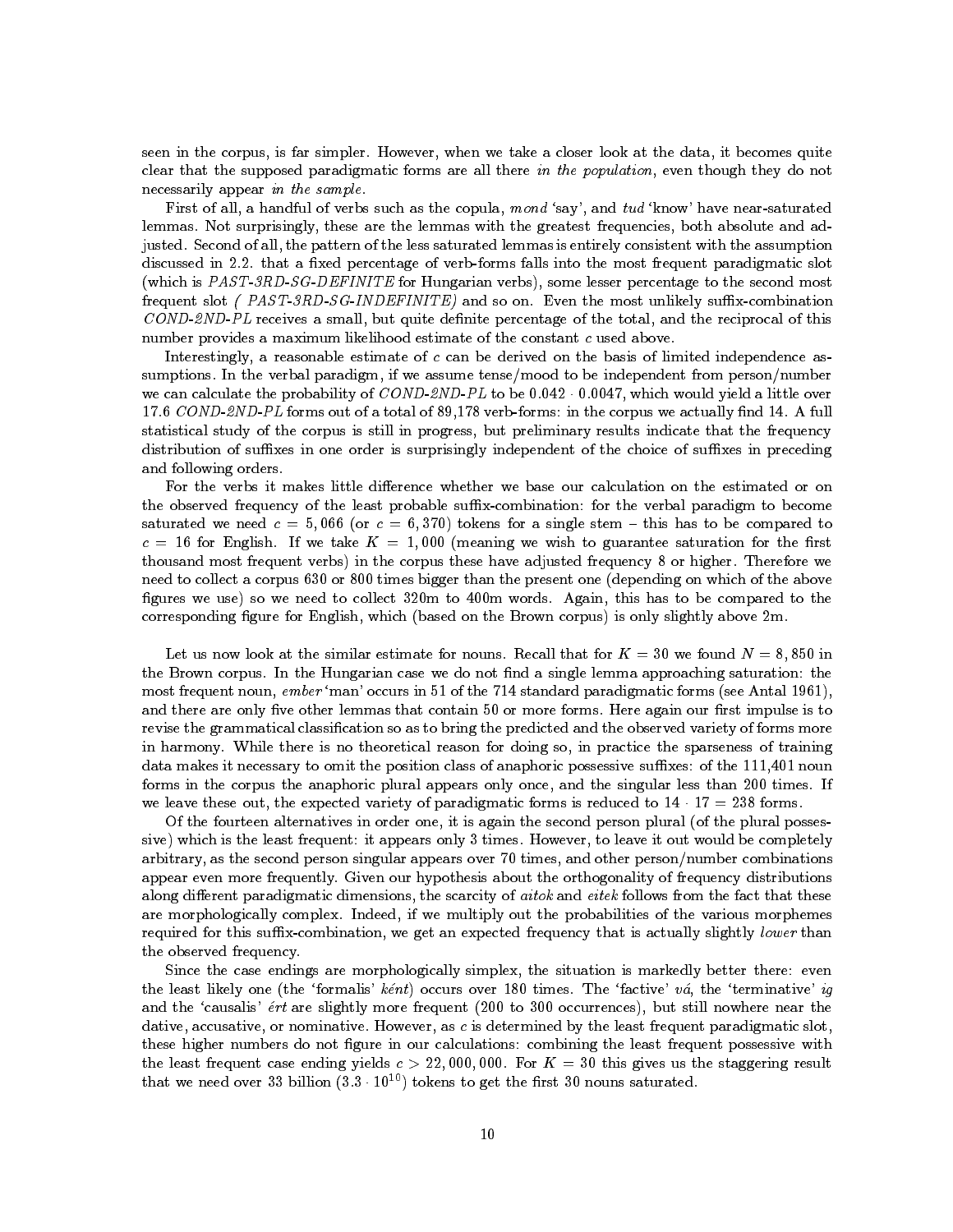It is worth emphasizing that this estimate is a conservative one: the possessive anaphoric forms that would add another factor of  $10^4$  were left out of consideration. Similarly, the frequency (both actual and adjusted) of the 30th Hungarian noun,  $f \ddot{o} Id$ , is 50% higher than the combined frequencies of its main English senses `earth', `ground', and `soil', and indeed 50% higher that of the 30th English noun. The basic result that  $N(K)$  is over six orders of magnitude bigger for Hungarian than for English holds through the complete range of K that yields reliable results at this corpus size  $(1 \leq K \leq 1, 500)$ , because the main effect distinguishing between Hungarian and English is not  $f_K$  but the difference in  $c$  $(2.2 \cdot 10^7 \text{ vs. } 16)$ . This effect stems from the differing complexities of the nominal paradigms i.e. from a fundamental typological difference between the two languages.

### 3Hidden Markov morphology

Given the size of the ongoing data-collection efforts and the amount of machine-readable material (including typesetting tapes), no more than 107 to 108 words of Hungarian will be available for statistical analysis in the foreseeable future. In the light of the results presented in 2.3 above this makes it necessary to develop a method of morphological analysis capable of analyzing fully-formed words absent from its training set. Such a method would also be desirable from the standpoint of psycholinguistics, since it is well known that humans are capable of performing morphological analysis of fully-formed words with nonce stems (Berko 1958, Anshen and Aronoff 1981, 1988).

3.1 provides a brief introduction to Markov modeling from the perspective of morphology, and sketches a design that can, at least in principle, analyze forms not in its training set. 3.2 investigates the limitations of the proposed model and tries to specify the range of expertise needs to be built into its design. In the concluding 3.3 the linguistic relevance of Hidden Markov morphology is briefly discussed.

#### 3.1Underlying representations and hidden states

A Hidden Markov Model (HMM) is standardly defined (see e.g. Levinson *et al* 1983) as a triple  $(\pi, A, B)$ where  $\pi$  is the *initial state distribution*, A is the matrix of *transition probabilities*, and B is the matrix of signal distributions. A single run of the model will start in some state i with probability  $\pi_i$ , where a signal  $v_j$  is emitted with probability  $B_{i,j}$ , and the model moves into state k with probability  $A_{i,k}$ where another signal is emitted and so on.

The first important application of this model was in isolated word recognition, where each candidate word will have its own triple, and the recognition of a signal sequence  $v_1v_k...v_k$  is based on computing which triple could emit this sequence most probably. In this and in later applications the full HMM model is composed of several small HMMs, each corresponding to a structural unit (word, syllable, phoneme, etc.) and these smaller units are linked together in a single network constituting a large HMM that I will call the architecture.

The possibility of linking smaller HMMs together to form larger HMMs i.e. the fact that the class of HMMs is closed under substitution provides the key to understanding their phenomenal success in linguistic applications: the smaller HMMs encode the units and the architecture encodes the tactics. To continue with our first example, the relative frequencies of word-pairs can be encoded in the transition matrix of the architecture, while the acoustic characterization of the words themselves is carried by the smaller HMMs that form, in effect, the nodes of this larger network.

While from a linguistic perspective the practice of encoding both the elements and their tactics with the same data structure might appear dubious, it is in fact this homogeneity of encoding that makes it possible to use global, rather than local, optimization techniques in training the network. Since global optimization eliminates hierarchical decision-making which necessarily percolates the errors of lower decisions to higher levels, HMMs have gradually displaced the more structured models in which any bad local decision leads to global failure.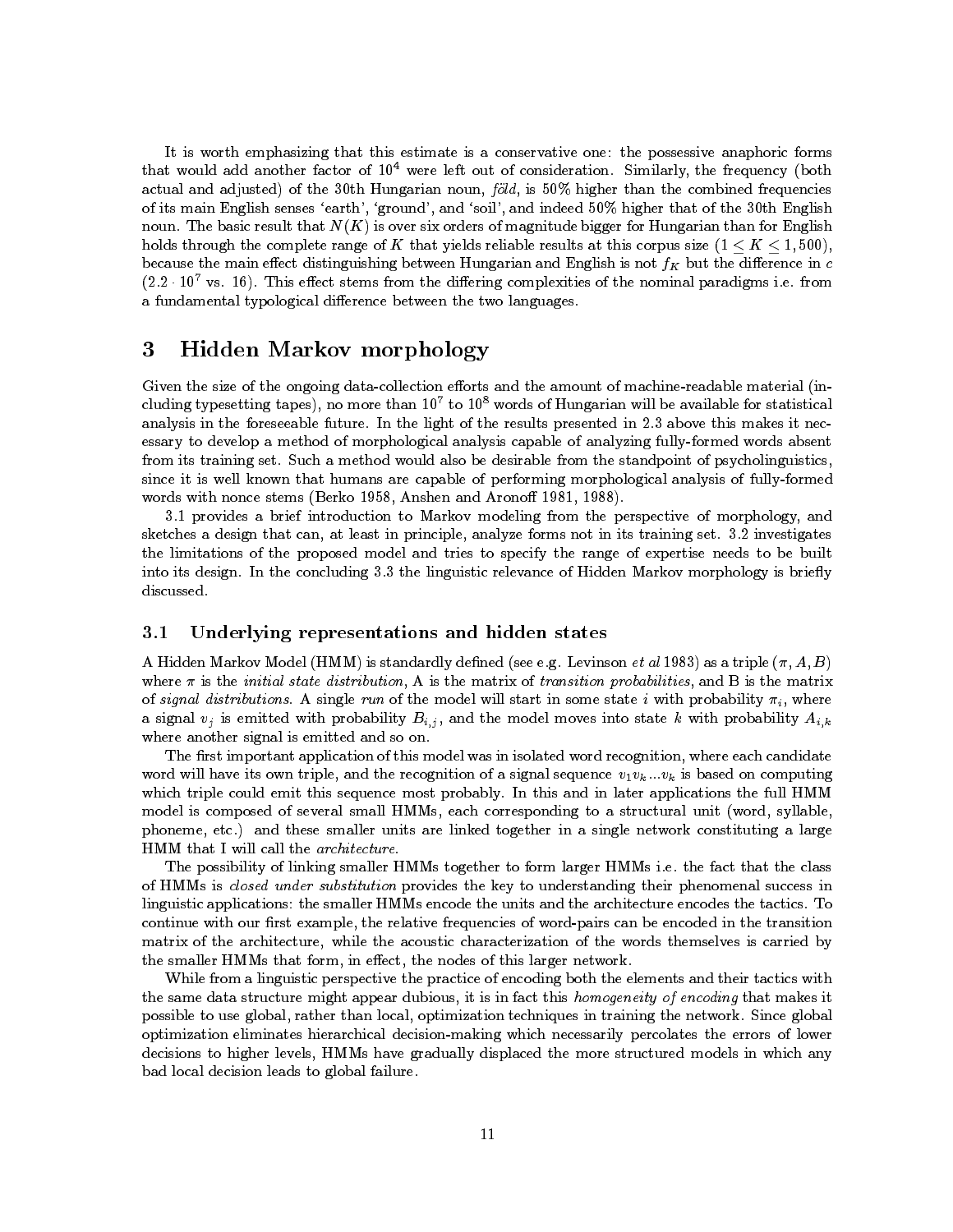Linguistic models of morphology, be they structuralist or generative, employ a strict hierarchical scheme: words are composed of morphemes, morphemes are composed of phonemes, and phonemes are composed of features. At each level, the atomic elements might be held together by complex "nonlinear" structures, and the composition of such elements will often trigger a variety of rules that manipulate these structures in various ways. Since the HMM paradigm does not permit any manipulation of the output, there can be no direct equivalent of assimilation, dissimilation, resyllabication, and other rules that pay a pivotal role in linguistic descriptions of phonology/morphology. Further, the HMM paradigm has no resources for the manipulation of different kinds of structure such as metrical and autosegmental organization or morphological bracketing because everything must be encoded in the same manner.

To see how the HMM paradigm will be applicable to morphology we will have to go back to the basic idea that there is a hidden process that can only be observed through the signals it emits at various stages. For our purposes, the emitted signal  $v_1v_k...v_k$  (which is the only observable), is the appropriate surface phonological (or orthographic) representation of the word we wish to analyze. Leaving nonconcatenative morphology aside for the moment, the hidden process that generates this signal is simply the concatenation of the underlying affixal and stem morphemes in the appropriate order.

If the (morpho)phonology of the language were ideally transparent, this would be all that is required for the model: we build as many small models as there are morphemes, assign an output string to each, and link these smaller models together as permitted by the morphotactics of the language. Since the phonology is transparent, there is no difficulty in assigning the surface representation of the morpheme as the output string of the HMM that models it. Furthermore, if morphotactics is indeed finite state, as discussed in 1.1.3 above, the cooccurrence patterns of the morphemes can be reflected in the architecture without any trouble.

We do not need to rely on the probabilistic aspect of the output associated to the individual HMMs to reflect in the model the frequencies of the various suffix-combinations: these can be encoded in the transition probabilities of the architecture. In fact, the first order markovian assumption that the probability of a state depends on the previous state already enables us to model more complex frequency distributions than the ones employed so far: neither the independence of the suffix-distribution from the stem assumed in 2.2.2, nor the orthogonal decomposition of the distribution characterizing the suffix-combinations into one distribution per position class assumed in 2.3 are necessary for an HMM.

Finally it is clear that the model as defined so far is not restricted to word-forms appearing in its training set. In fact it is capable of correctly tagging all kinds of word-forms permitted by the morphotactics as encoded in the transitions of the larger network: as long as there is a sequence of hidden states that yields the required surface form the standard Viterbi algorithm used in HMM pattern matching will find it. Further, by using global optimization to train the architecture the reliance on human expertise can be minimized: only the output sequence (surface representation) associated with each morpheme must be handcrafted. This much is inevitable: after all, morphemes are linguistic signs so their models must, in addition to their meaning, carry some information about their form as well.

#### 3.2Phonological difficulties

So far we have presented a truly optimal scenario: given a list of stems in the form of surface phonological representations, and a set of affixal morphemes (lists of morphosyntactic tags associated with surface strings), we can devise an HMM that will acquire knowledge about the frequencies of various word-forms on the basis of an (unsegmented, untagged) training corpus and further, will be able to provide tagging for words not present in the original training corpus (as long as these are morphotactically correct) by standard algorithms that recover the most probable hidden state sequence. Since the role of the linguist in this process was limited to providing a lexicon (stems plus suffixes, the latter with tags) clearly the whole problem is now solved.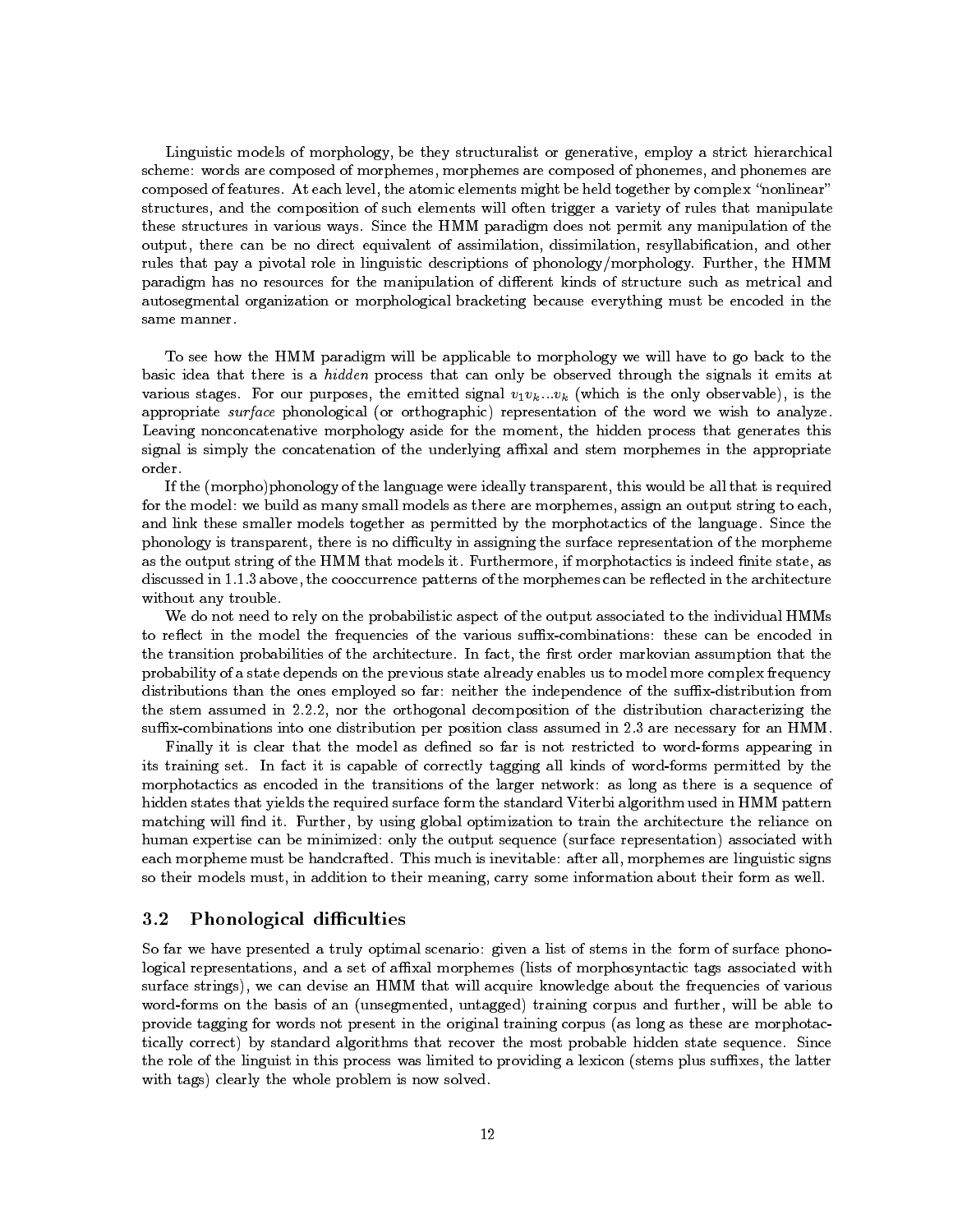Unfortunately, the above scenario is based on the assumption that the phonologies of languages are transparent, while in actual fact very few languages come close to this ideal and none attain it perfectly. Let us therefore survey the range of difficulties and see how the model can be extended to cope with these. The most pervasive source of opacity is assimilation: for example in Sanskrit a stem ending in a and a suffix beginning with i will combine to yield  $e$ . Since the same vowel results if the stem ended in  $e$  and the suffix began with  $a$ , the relationship between the underlying vowel and the surface representation is to some degree opaque.

In order to solve this problem we need to revise both the architecture encoding the tactics and the smaller networks encoding the individual morphemes. The linear subnetworks corresponding the morpheme were so far assumed to have one state for each phoneme, with transitions from the last phoneme of a morpheme to the first phoneme of possible next morphemes. Whenever such a transition was running from a final  $a$  to an initial  $e$ , this now needs to be removed and replaced by a transition running from the penultimate state of the first morpheme to a single e state that has a transition to the second state of the second morpheme, and similarly for all other sandhi pairs.

While such a revision is theoretically feasible, in practice it would introduce so many new states (one for each relevant pair of morphemes) that it makes more sense to adopt the method standardly used in speech recognition and use *triphones* instead. (Triphones are not sequences of three phones XYZ - rather, they are single phones in two-sided contexts: Y  $/XZ$ . But the term triphone is now so much part of the established terminology of the field that there is no hope for replacing it by a better one.) Triphones will still complicate each morpheme model, but will introduce only as many new states into each small HMM as there are phones, rather than introducing as many states as there are morphemes.

By using triphones local assimilation and dissimilation phenomena become manageable, even if the phonological rules describing these are feeding or bleeding one another. While this still leaves a number of important phonological phenomena outside the scope of the model (we will return to these in 3.3), rules of local assimilation are so pervasive that it is worth considering the class of languages where the only source of opacity is the presence of such rules.7 Given such a language, what are our chances in recovering the underlying forms without human intervention?

Let us take a simple but typical example of the use of underlying forms in phonology. Russian has a rule of final devoicing: a consonant appearing in final position must be voiceless, even if it shows up voiced e.g. when followed by a vowel-initial suffix. Since there are stems in which the final consonant always shows up voiceless, generative phonology standardly captures the distinction in terms of underlying voicing contrast that gets neutralized in final position. In terms of triphone-based HMM analysis we can say that the network corresponding to stems such as *porok* 'vice, defect' ends in a single triphone  $K/x$ -y where x and y are arbitrary phones, while the network corresponding to stems such as porog 'threshold' splits at the penult state into two triphones  $K/x \neq$  and  $G/x \cdot V$  where  $\#$  stands for word boundary and  $V$  for any vowel.

Not only can final devoicing be expressed in the model, it can also be learned by the model in the following manner. At the outset let us equip both kinds of stems with both kinds of final triphone, and then use a Russian corpus to train the model. As a result, in stems where the final vowel is always unvoiced the transition probability to the  $G$  triphone will be trained to  $0$ , while in the other stems it will be trained to some positive value. At least in principle we can start out with morpheme models that are full networks of all kinds of triphones, initially seeded by the surface value but permitted to assume other values as well.

At this point I would venture the prediction that such loose networks have so many parameters that the corpus size required for their training would be astronomical. However, it should be quite possible to tighten the model by introducing linguistic expertise in the form of pre-set parameters to the point where training on realistic corpora would become feasible. First, the probability of transitions corresponding to combinations ruled out by the morphotactics should be set to zero. For example in

 $7$ Dissimilation is in fact much rarer, but it comes for free once assimilation is covered.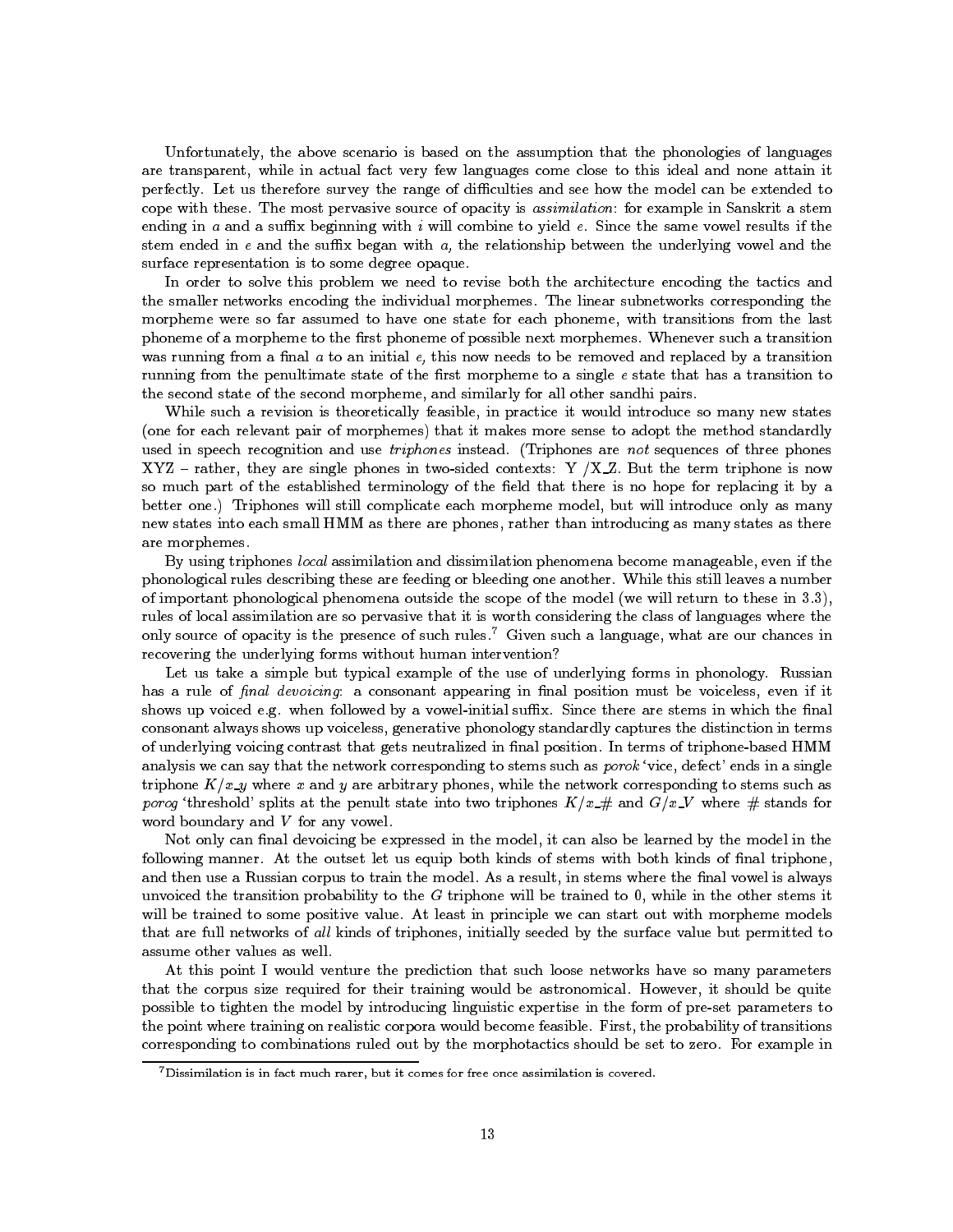Hungarian the probability of transition from tense/mood markers to the causative should be set to zero, while transition probabilities from the causative to tense/mood should be set to nonzero. Eliminating transitions with pre-set zeroes reduces the interconnectedness of the architecture considerably. Second, the morpheme models themselves should only contain those triphones which fit into known alternations. In the Russian example, the final consonantal triphones should only contain voiced/voiceless branches, and medial consonants need not have alternative realizations at all. This will again reduce the number of parameters to be trained considerably, perhaps to the point where training such models becomes feasible.

#### 3.3The linguistic relevance of the model

There is a wide range of phenomena that were ignored in the previous discussion. These can be classied under three broad headings: mid- and long-range assimilation phenomena, non-concatenative morphology, and non-monotonic rule-interaction. In Hungarian, vowel harmony is a good example of the first, and the plural possessive infix  $i$  is a good example of the second. But the status of the two is very different: vowel harmony is pervasive while infixation is restricted to this single example. It would require systematic changes in the basic design presented in 3.2 above to accommodate vowel harmony, but it would require only a local flattening out of the morphotactics in the manner suggested in 1.2 to accommodate the  $i$  infix.

The undeniable fact that certain phenomena fall outside the scope of the simple HMM framework presented above and others require counterintuitive solutions should not lead to a wholesale rejection of the paradigm. Any practicing linguist can name important theoretical frameworks that were/are the focus of much research activity in spite of well-known holes in empirical coverage. Accordingly, our conclusion is focussed not on what is wrong about the HMM paradigm but what is right about it: perhaps the most important insight a theoretical linguist can draw from the HMM approach concerns the treatment of variation.

Starting with Pānini, linguists take the rules of the grammar as the primary locus of variation. As Kiparsky (1979) shows, Panini distinguishes three kinds of optional rules: truly optional ones, preferred, and dispreferred ones. The frequency (or at least the stylistic value) of a form therefore will be a function of the number of times optional rules of various sorts need to be applied in the course of its derivation. A related conception of Labov (1965, 1972), which forms the basis of the VARBRUL analysis now standard in sociolinguistics, is that each rule applies with a certain numerically quantifiable probability.

In the HMM paradigm there are no rules as such, and the alternations described by rules in phonology are stored in a "parallel distributed" fashion. This paradigm therefore takes the representations, rather than the rules, to be the source of variability. HMMs offer a dual method for including frequency information in the lexicon: the absolute frequency of a morpheme is determined by the architecture, and the relative frequencies of its alternate realizations are determined by the morpheme model itself.

To the extent that hierarchical structure is more important than linear structure the markovian approach to morphotactics will have to be revised. Fortunately, hierarchical structure seems to play a signicant role only in derivational morphology, while the primary domain of application for HMMs is inflectional morphology (with possible extension to productive derivational affixes). Since in the inflectional domain linear order is generally fixed and arbitrary, there is every reason to believe the markovian approach will successfully account for morphotactic variability.

Whether triphone-based lexical representations can successfully account for the variability across alternative surface realizations of the same underlying form depends to a large extent on the preservation of underlying linear structure. To the extent that underlying order can be modified or changed by epenthesis, elision, metathesis, or other effects of resyllabification, the markovian approach will have to be revised. But its main characteristics, the conceptual integration of discrete and continuous variation into a unified probabilistic framework will no doubt be adopted theories of language.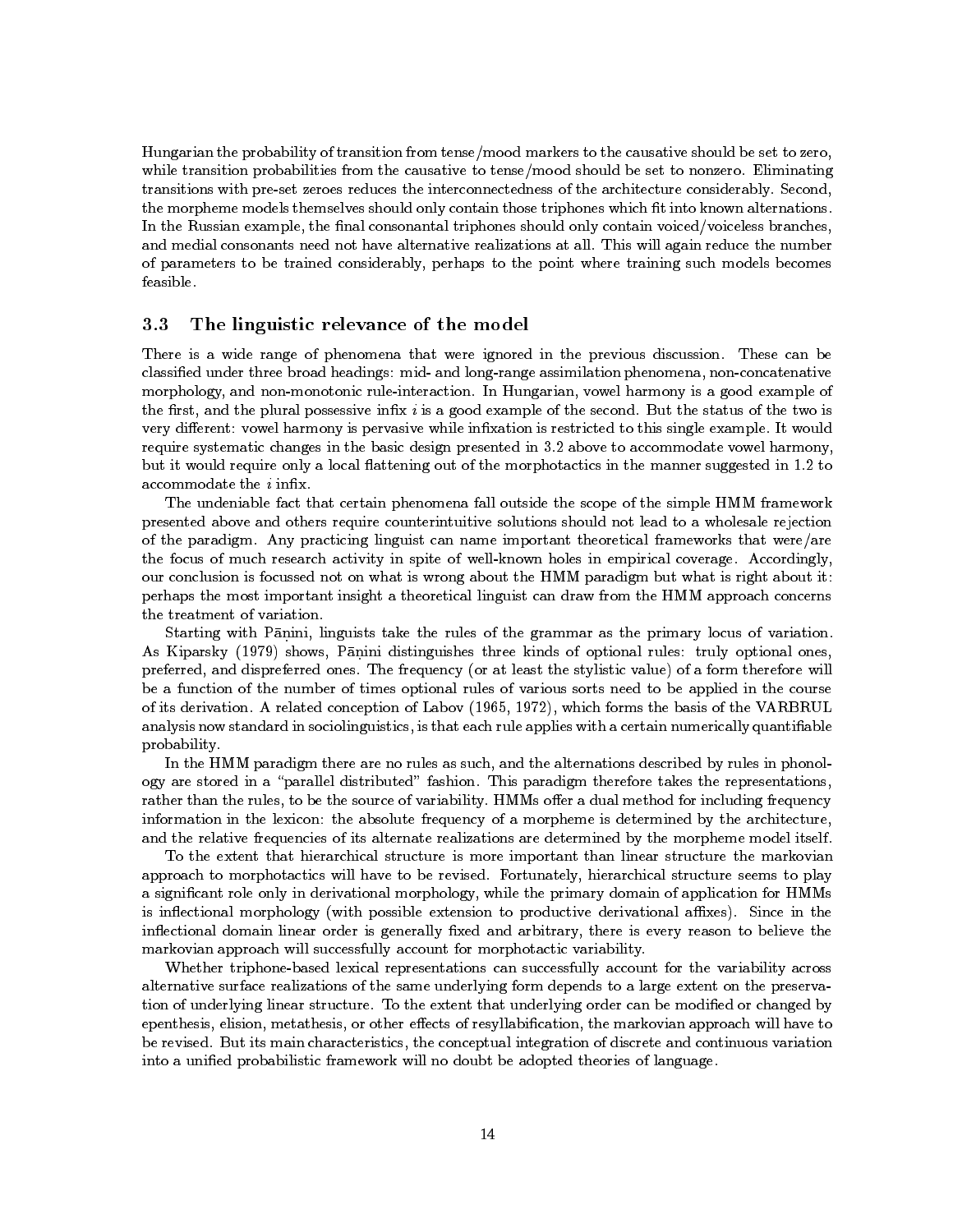#### References  $\overline{4}$

- Anshen, Frank and Mark Aronoff 1981. Morphological productivity and phonological transparency. Canadian Journal of Linguistics 26 63-72.
- Anshen, Frank and Mark Aronoff 1988. Producing morphologically complex words. Linguistics 26  $641 - 655$
- Antal, László 1959. Gondolatok a magyar főnév birtokos ragozásáról. Magyar Nyelv 55 351-357.
- Antal, Daszlo 1961. A magyar esetrendszer. Nyelvtudo*manyi Ertekezesek 29.*
- Antal, László 1966. On the morphology of the Hungarian verb. Linguistics 25 5-17.
- Baker, Mark 1985. The mirror principle and morphosyntactic explanation. Linguistic Inquiry 16 373-415
- Berko, Jean 1958. The child's learning of English morphology. Word 14 150-177.
- Brown, Peter F., John Cocke, Stephen Della Pietra, Vincent J. Della Pietra, Fredrick Jelinek, John D. Lafferty, Robert L. Mercer and Paul S. Roossin 1990. A statistical approach to machine translation.  $Computational$  Linguistics 16 2, 79-85.
- Brown, Peter F., Stephen Della Pietra, Vincent J. Della Pietra and Robert L. Mercer 1991. A statistical approach to sense disambiguation in machine translation. In Proc 4th DARPA Speech and Natural Language Workshop. Asilomar.
- Chomsky, Noam 1957. Syntactic Structures . Mouton, The Hague.
- Chomsky, Noam 1965. Aspects of the theory of syntax . MIT Press, Cambridge MA.
- Chomsky, Noam and Morris Halle 1968. The Sound Pattern of English. Harper & Row, New York.
- Church, Kenneth W. 1988. A stochastic parts program and noun phrase parser for unrestricted text. In Proceedings of the Second Conference on Applied NLP.
- Fabb, Nigel 1988. English suffixation is constrained only by selectional restrictions.
- Francis, W. Nelson and Henry Kučera 1982. Frequency analysis of English usage. Houghton Mifflin, Boston.
- Füredi, Mihály and József Kelemen 1989. A mai magyar nyelv szépprózai gyakorisági szótára. Akadémiai, Budapest.
- Gleason, H.A. 1955. An introduction to descriptive linguistics. Holt, New York.
- Goldsmith, John 1992. Harmonic Phonology. In The Last Phonological Rule: Reflections on Constraints and Derivations in Phonology , John Goldsmith, (ed.) University of Chicago Press.
- Harris, Zellig 1951. Methods in structural linguistics . University of Chicago Press, Chicago.
- Juilland, Alphonse and Eugenio Chang-Rodriguez 1964. Frequency Dictionary of Spanish Words.<br>Mouton, The Hague.
- Kiparsky, Paul 1979. Pāņini as a Variationist. MIT Press and Poona University Press, Cambridge and Poona.
- Kiparsky, Paul 1982. Lexical morphology and phonology. In Linguistics in the morning calm, I.-S. Yang,  $(ed.)$  Hanshin, Seoul,  $3-91$ .
- Kornai, András 1986. Szótári adatbázis az akadémiai nagyszámitógépen. Hungarian Academy of Sciences Institute of Linguistics Working Papers 2 30-40.
- Kornai, András 1989. On Hungarian morphology, HAS Candidate Thesis.
- Koskenniemi, Kimmo 1983. Two-level Morphology: a general computational model for word-form recognition and production, Department of General Linguistics, University of Helsinki, Helsinki.
- Labov, William 1965. On the mechanism of linguistic change. Georgetown University Monographs on Languages and Linguistics  $18\,91-114$ .